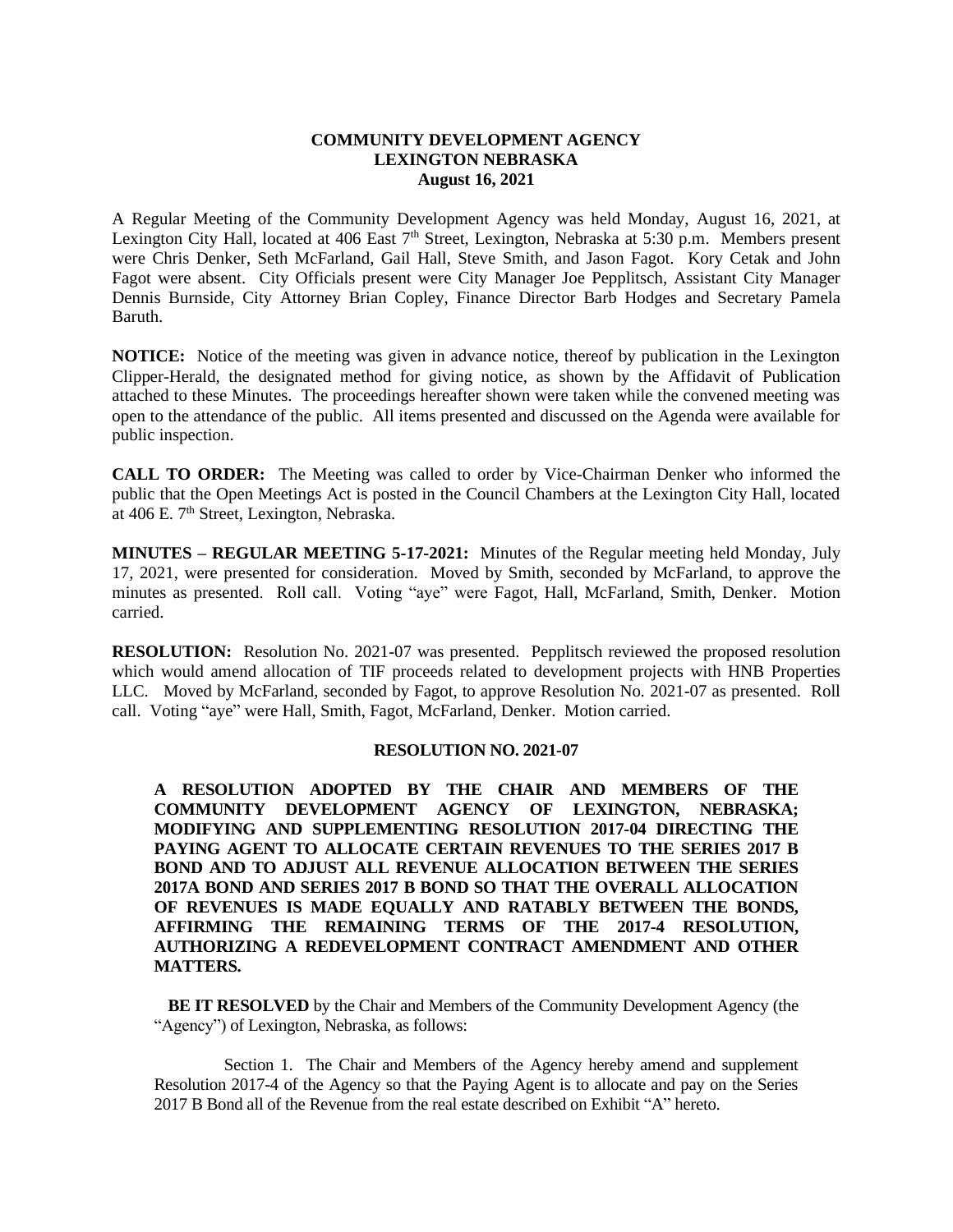Section 2. The Paying Agent on the Bonds shall make an adjustment on the payment schedules so that payment on the Series 2017 A Bond and the Series 2017 B Bond are made ratably and equally notwithstanding the allocation and payment of the TIF Revenues on the real estate on Exhibit "A" being made on the Series 2017 B Bond.

Section 3. The Chair and Secretary are authorized and directed to sign the Amended Redevelopment Contract with HNB Properties, LLC, substantially in the form attached as Exhibit "B".

Section 4. The terms and conditions of Resolution 2017-4 are hereby reaffirmed except as modified by this resolution.

Section 5. Any Resolution of the Agency and any part of any resolution, inconsistent with this Resolution is hereby repealed to the extent of such inconsistency.

Section 6. This Resolution shall take effect and be in full force from and after its passage by the Agency and approval by the Chair, acting as the Community Development Agency of the City.

Section 7. This Resolution shall be in force and take effect from and after its adoption as provided by law.

# **Passed and Approved this 16th day of August, 2021.**

**RESOLUTION:** Resolution No. 2021-08 was presented. Following discussion, moved by Hall, seconded by Smith, to approve Resolution No. 2021-08 as presented. Roll call. Voting "aye" were Fagot, McFarland, Smith, Hall, Denker. Motion carried.

#### **RESOLUTION NO. 2021-08**

## **A RESOLUTION OF THE COMMUNITY DEVELOPMENT AGENCY OF LEXINGTON, NEBRASKA AUTHORIZING THE CHAIRMAN TO SELL CERTAIN SPECULATIVE HOUSING AND AUTHORIZING THE CHAIRMAN TO EXECUTE DOCUMENTS FOR SAID PURPOSES.**

**WHEREAS**, the Community Development Agency of Lexington, Nebraska (the "Agency"), created pursuant to Nebraska Community Development Law (the "Act"), has the authority to do all things necessary or convenient to carry out and effectuate the purposes and provisions of the Act;

**WHEREAS,** said authority includes the power to engage in development activity including but not limited to speculative housing development in the City of Lexington, Dawson County, Nebraska;

**WHEREAS,** the Agency was previously authorized to construct speculative housing by resolution of the Agency and further authorized to borrower funds for said purposes;

**WHEREAS**, certain speculative housing was constructed pursuant to the aforementioned resolution and it is necessary to authorize the Chairman to sign all documents to effectuate the sale of the speculative housing constructed by the Agency;